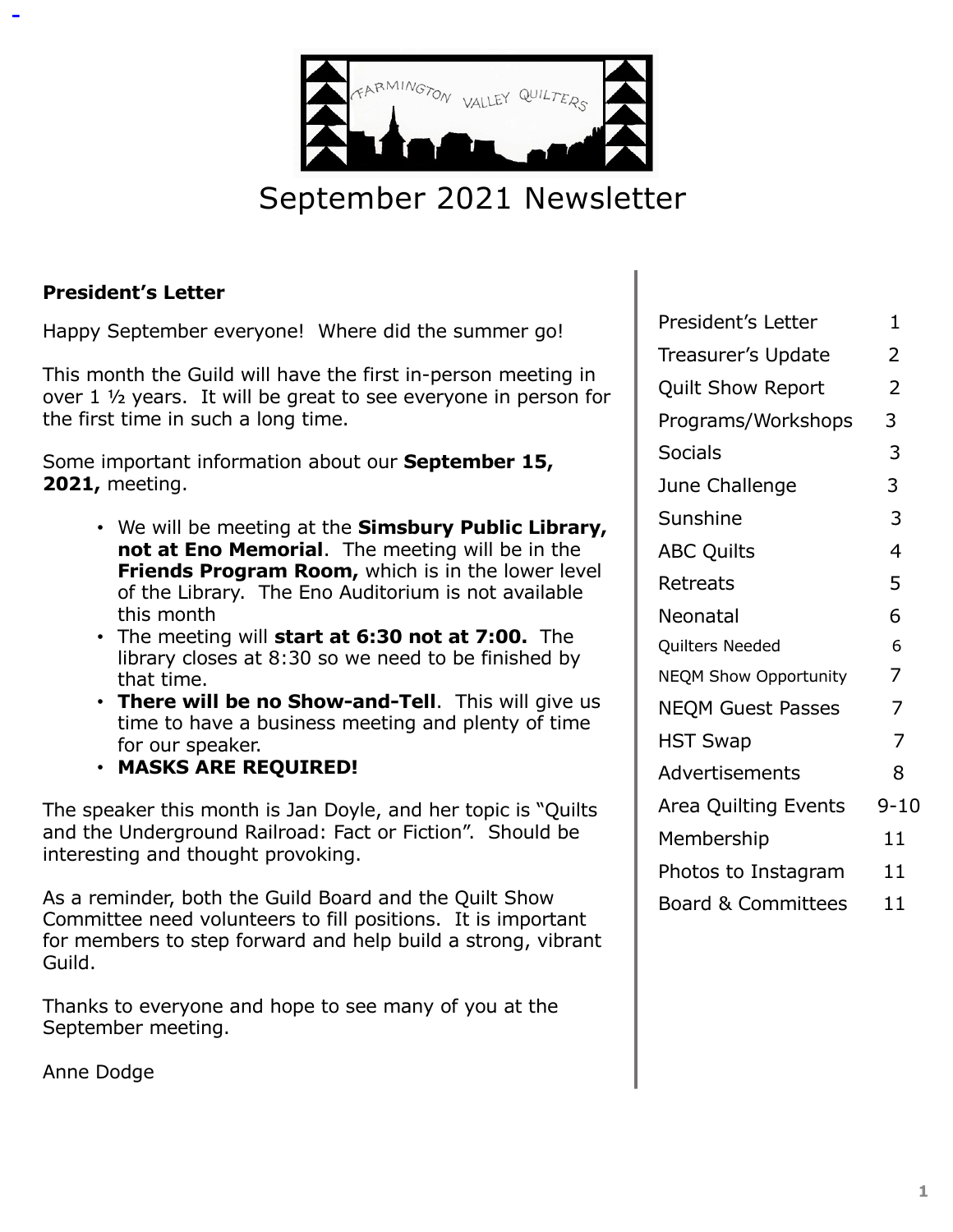### Treasurer's Update

Caroline has transferred all files and knowledge to me, Sue Trimble. This Thursday Anne Dodge, Bridget Shanley and I will become the official signatories for all guild accounts at Liberty Bank.

All accounts are current, balanced andi good standing.

The Treasurer's Report will be available to all members to review via our "Members Only" website page following our membership meeting this month.

If you have any questions or concerns regarding guild finances please reach out to Sue Trimble, Treasurer

Email: [SusanQTrimble@gmail.com](mailto:SusanQTrimble@gmail.com) Cell phone: 860 707-3436

# Quilt Show



# **Quilt Show Committee Report**

**By Maureen Hulsart**

I have contacted an alternate potential show site to see if there was a determination about renting to our guild next year and what the cost/s associated with a 2 1/2 day rental would be. They were to hold a meeting in August and review all the requests for rentals and get back to interested parties. I have not heard any decisions as of this date but the Quilt Show Committee is actively looking for alternate sites and will hopefully have something more definitive to report soon.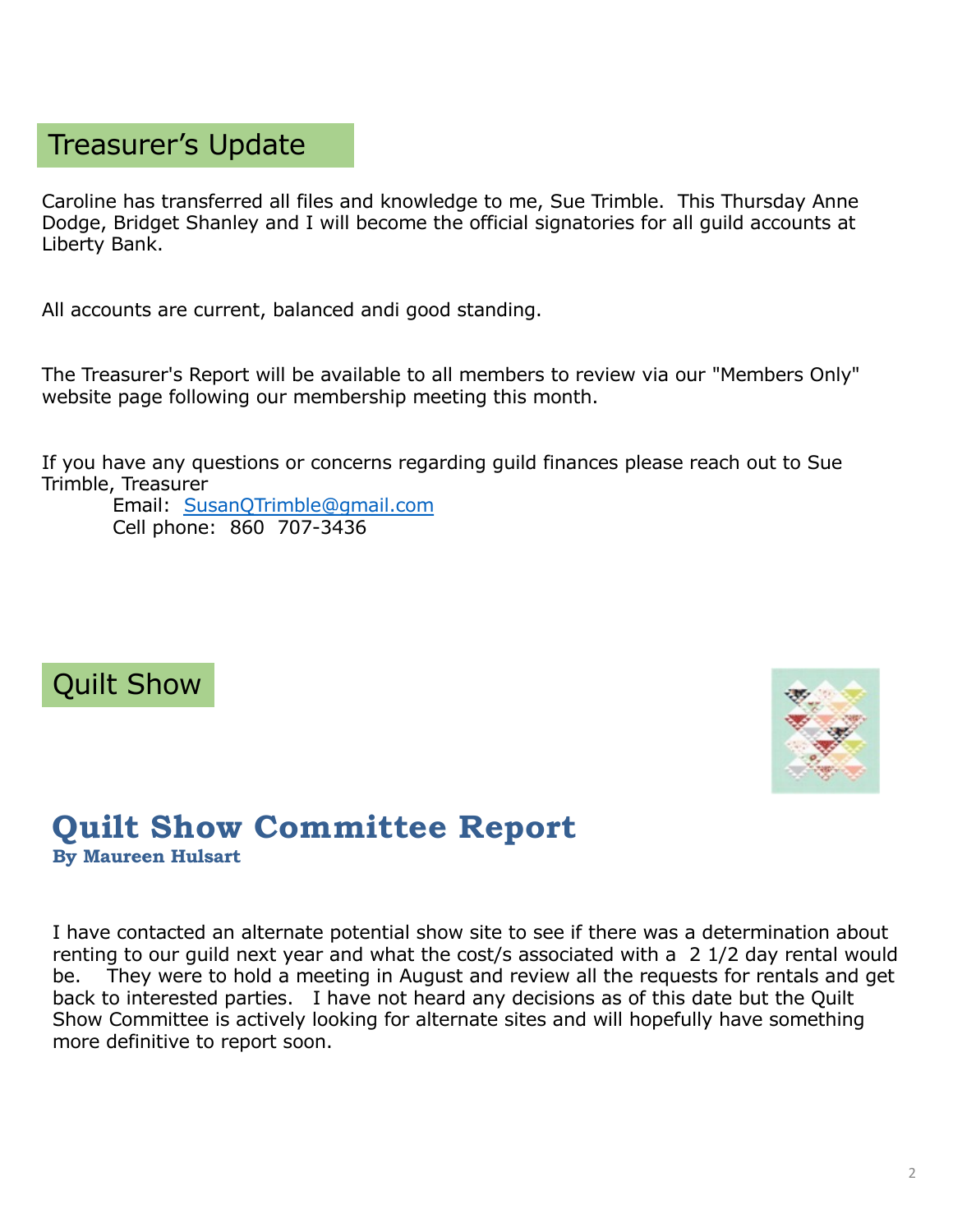# Programs and Workshops

#### **September 15:**

Jan Doyle will present "Quilts and the Underground Railroad: Fact or Fiction?" This unique and attention-grabbing lecture will provide stories of secret codes, hidden messages, and forbidden talk. It will be up to each of us to evaluate the evidence Jan provides and draw our own conclusions.

#### **October 20:**

Nancy Sullivan and Lynn Thibault will present "The Quilt Clinic." This lecture will provide a clinical approach to reviving our UFO's (unfinished fabric objects). Nancy and Lynn will help us find a way to finish a quilt that we may have thought had insurmountable issues. Their trunk show will feature some of their success stories and why they took on the challenge.

#### **November 17-18:**

The artist Jane Davila will present "Elements of Design." Jane will follow up her lecture the next day with a workshop titled "Surface Design Sampler." In this workshop, you will play with a large variety of material and supplies on fabric - paintstiks, inks, paints, mediums, metallic foil, inktense pencils, water-soluble pastels and more. Let the creativity begin! The signup sheet will be available beginning with the September meeting.

Gail Burk, Connie Beilstein

### **Socials**

At this time, we will continue monitoring the status of COVID before making any plans for upcoming social events.

Sue Underwood

### June Challenge

A new Challenge due June 2022 will be announced at an upcoming meeting (not the September Meeting).

Congratulations to everyone who participated in the 2020 and 2021 challenges. I will have a little prize for all of you at the September Meeting.

#### **Challenge 2020 Challenge 2021**

Pauline Shaw

Paula Di Silva **Susan Elliott** (2) Gail Burk Jean Williams **Karen Kebinger** Maureen Hulsart Phyllis Small **Sue Underwood** Pam Stenman Gail Burk **Anne Baldis** Anne Baldis **Anne Baldis** Jean Williams Karen Kebinger **Phyllis Small** (2)

Diane Calkin, dlcalkin@gmail.com

### Sunshine

As a caring Guild, we want to send a cheer card or sympathy card to any member that might need one. In order for us to do this, Kathy Lettieri should be informed if you know of anyone who could use a card from us. If you do, please contact Kathy Lettieri (860-651-8330) or any board member. Kathy's e-mail is [kbakerl@att.ne](mailto:kbakerl@att.net)t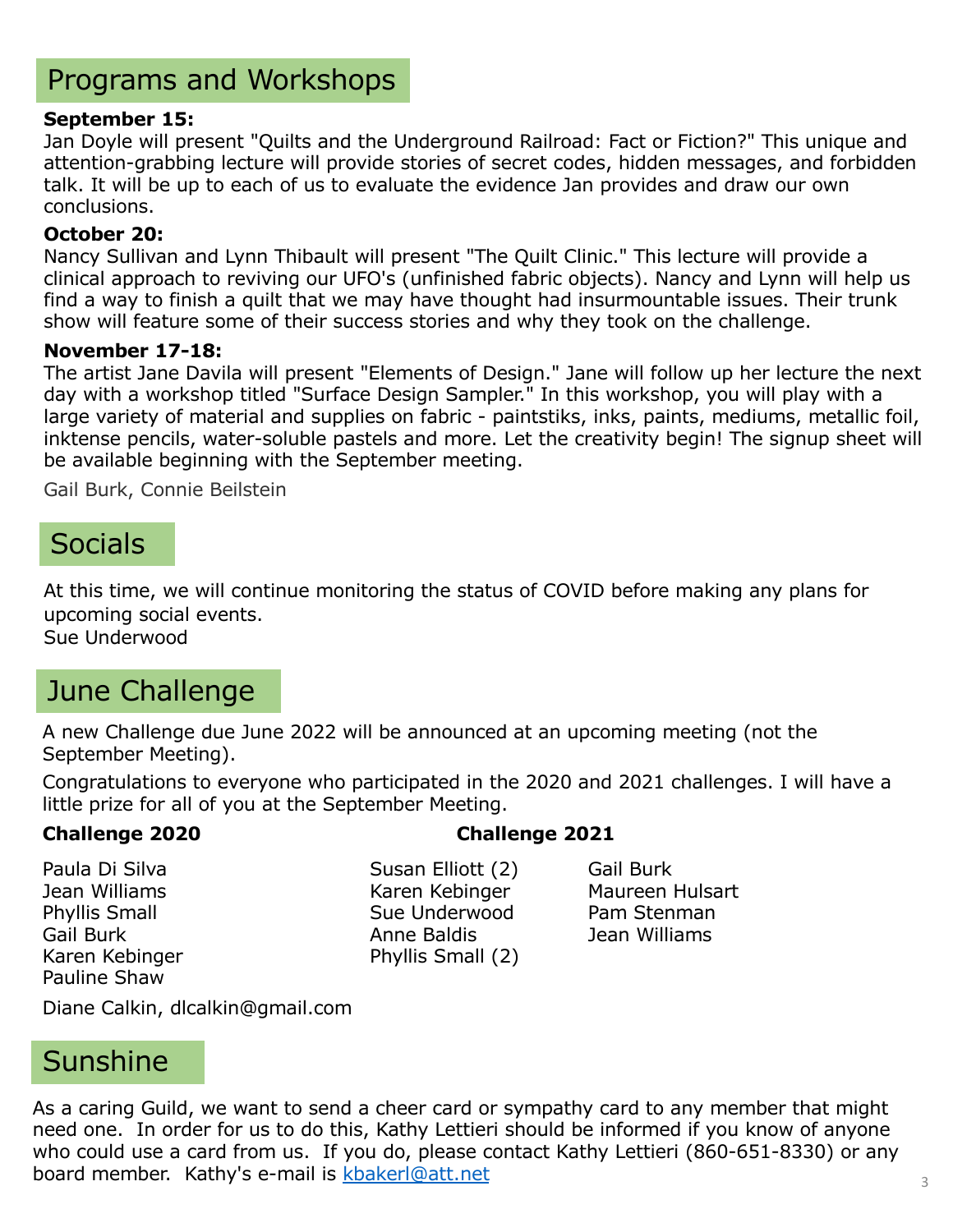# ABC Quilts

On August 29<sup>th</sup>, we were guests at the ABC Welcome Picnic to present quilts to the new students. Bryson, a Sophomore and two Freshman, Ethan and Nana-Poku, joined Muna and Anthony in the ABC House for the upcoming school year. The young men and their families were very appreciative for the warm welcome from the community and the beautiful quilts. (And yes, at least one mom shed a tear). Our inventory of completed ABC quilts is now down to zero so it is time to refill the closet! We will have kits available at the September meeting to distribute to members who want to participate in the construction of a block or two. The block is Brown Goose by Missouri Star Quilt Company. In an effort to "be green", written instructions are included with this newsletter and will not be printed to distribute with the kits. See Below.

Thank you for your continued support of the ABC quilt project.

#### Peggy & Kathie





### **Instructions ABC Quilt 2021**

Click [here](https://www.bing.com/videos/search?q=missouri+star+quilt+company+brown+goose&&view=detail&mid=3017AA6F70D158132C283017AA6F70D158132C28&&FORM=VRDGAR) for a link to the video tutorial.

- 1. Your kit contains 2 cream square and 2 dark squares. Using any method, make 16 HST of cream and dark. Square to 4 ½"
- 2. Press seams to the dark
- 3. Assemble as shown.

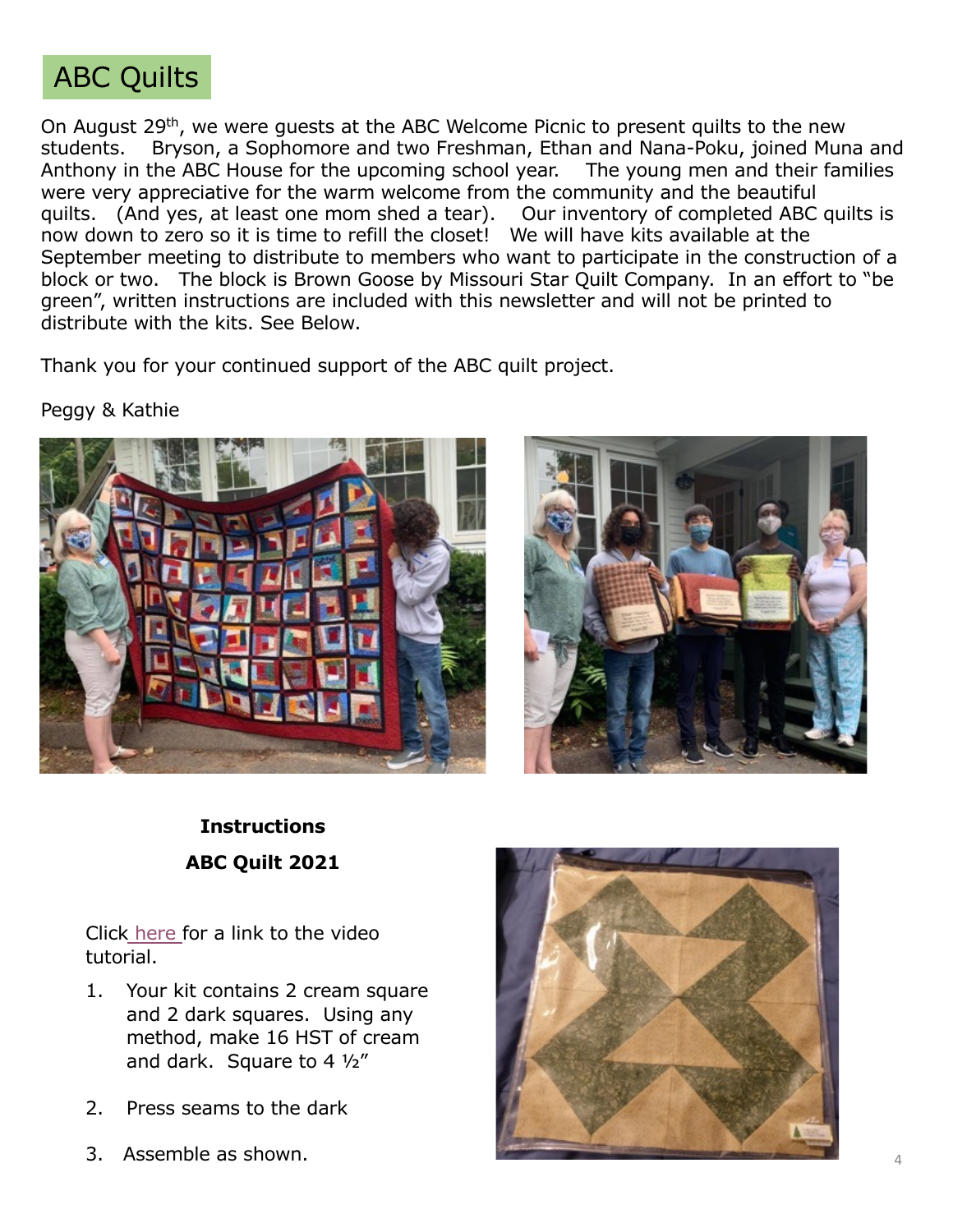

#### **FALL 2021 RETREAT**

Registration for our Fall 2021 retreat is now open with a 3 or 2 night option. We currently have only 11 signups and a couple of maybe's???

Here are the particulars:

Dates:

Nov  $4 - 7$  (3 nights, Thurs - Sun) or

Nov 5 – 7 (2 nights, Fri - Sun)

Place: Incarnation Center, Ivoryton, CT in "The Lodge"

Cost: 3 nights \$310; 2 nights \$225 (There is no difference in price if you share a room with someone or you have a single room.)

Deposit: \$100 non-refundable deposit **by September 15th,** holds your space. **Make checks payable to FVQI.** 

Required info: name, phone, email, any preferences you'd like us to know (room location, seating buddies, food allergies, etc.), whether you're coming for 3 or 2 nights.

Balance due: October 15. **Make checks payable to FVQI.** 

Additional info: Beginning October 1, if space remains, non-guild members are welcome to join the group. We just want to make sure any guild member who wishes to attend has "first dibs" on registration. A wait list will be maintained on a first-come basis for non-guild members up to that time.

Meals:

3 night option: Thursday night dinner through Sunday lunch;

2 night option: Friday night dinner through Sunday lunch.

Rooms (bathrooms are down the hall and shared):

- Most rooms are single bed rooms
- 2 rooms have 2 single beds
- 2 rooms have 3 single beds

Send all deposits and required information to:

Jean Williams, 25 Gracewell Rd, Wethersfield, CT 06109. Look for an email from quiltinjean@gmail.com confirming receipt.

Questions? Email Jean Williams: [quiltinjean@gmail.com](mailto:quiltinjean@gmail.com)

Note: We will work with Incarnation Center to assess the COVID situation over the next few months. We are keeping the maximum attendees to 24 and minimum at 20. Looking forward to meeting socially again! Happy quilting! Spring Retreat: March 3-6, 2022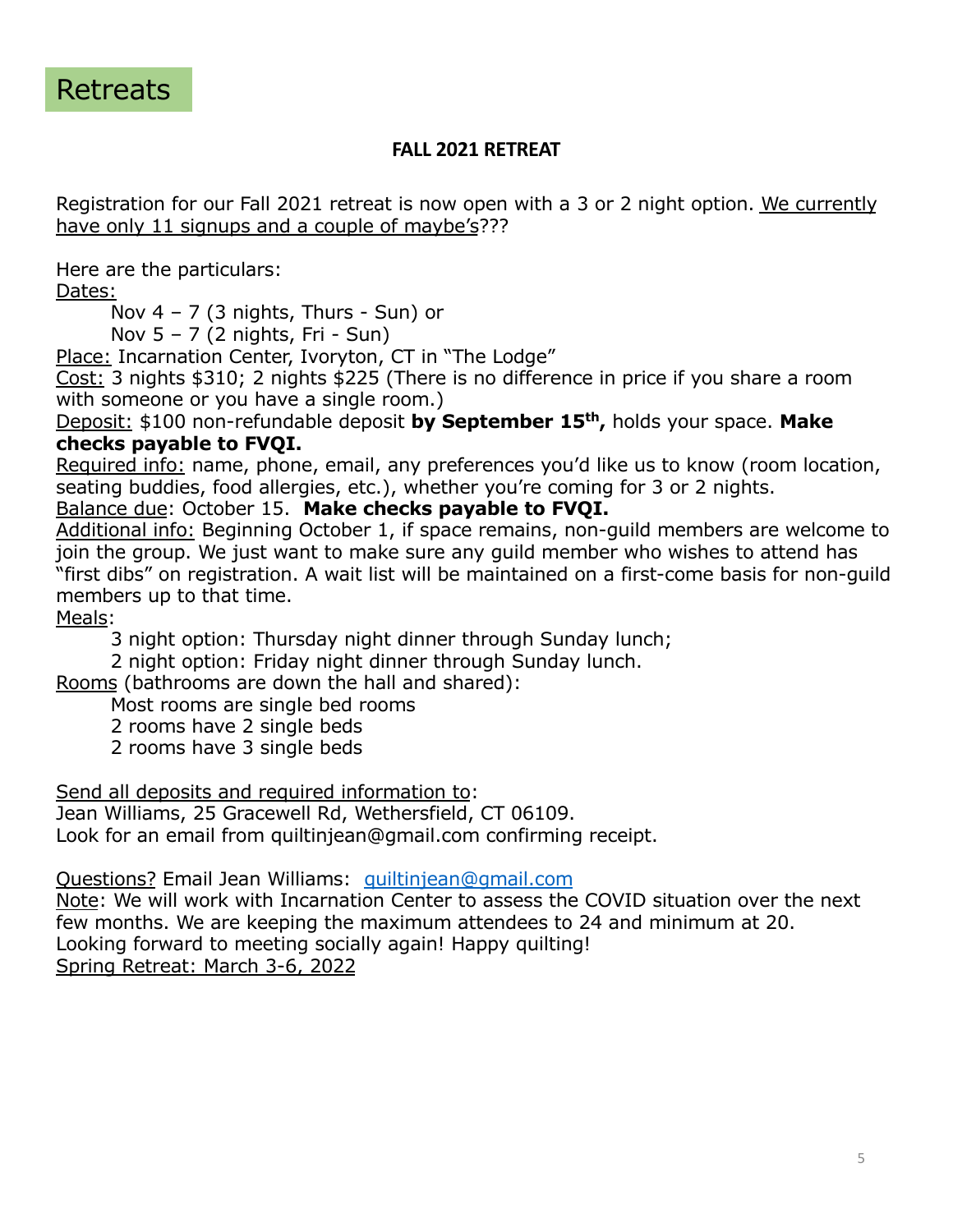## Neonatal Quilts

Last year we created 304 quilts and 184 scent cloths. We are pretty sure that is an all time record. A huge THANK YOU goes out to all of our dedicated quilters!!

According to Shari Galvin, our UCONN NICU liaison, neonatal parents continue to be overjoyed by the receipt of one of our handmade quilts. The gift is even more special since many parents come from non-sewing families.

Connecting quilts with parents is particularly enjoyable for Shari. For instance, she was able to find a baseball themed quilt for a father who had requested one. A few quilts featuring books or ABC's went to parents who were teachers. A mechanic received a quilt depicting various tools of his profession. Clearly, our quilts connect parents and their young ones during very challenging times.

Finally, Shari noted that birth rates are rising. So—we better keep quilting!! Please feel free to call either Alberta or Phyllis if you need inspirational packets, batting, flannel, labels, etc. Any quilts already completed and washed should be brought to our September 15<sup>th</sup> meeting.

Thank you again everyone! Alberta (860-490-4512) and Phyllis (860-803-5907)





# Quilters Needed

Quilts2Heal provides comfort and healing through quilts created for those who have suffered a loss, illness, or challenge in their lives.

For more information contact Paula DeSilva, Founder; [quilts2heal@comcast.ne](mailto:quilts2heal@comcast.net)t 860-306-7000 or Lynda Cook, [blcook66@gmail.com](mailto:blcook66@gmail.com) or visit our website [https://www.quilts2heal.or](https://www.quilts2heal.org/)g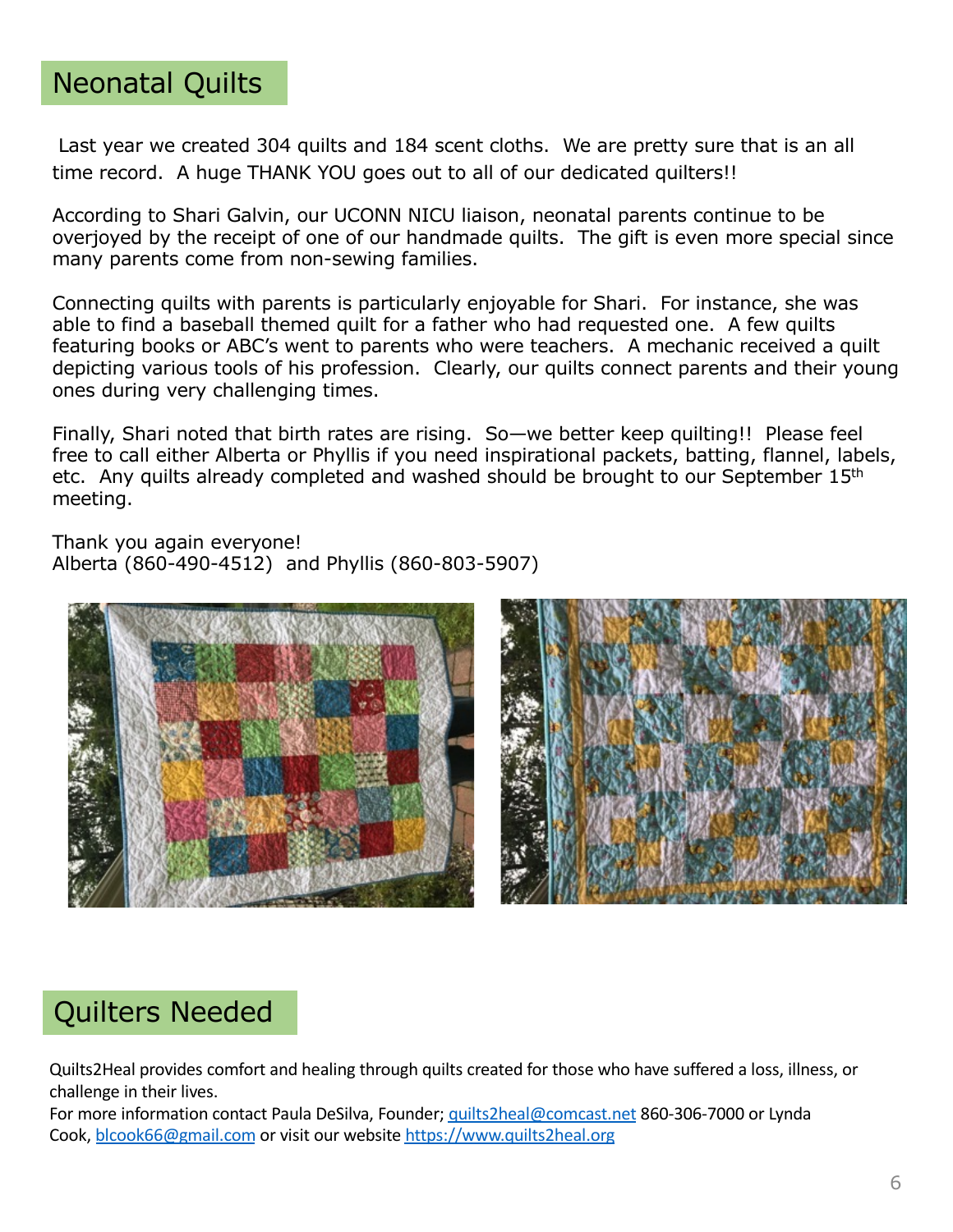# NEQM SHOW OPPORTUNITY 2021

#### NEW ENGLAND QUILT MUSEUM EXHIBIT OPPORTUNITY 2022

As supporting members of the New England Quilt Museum, participating guilds are offered the opportunity to exhibit one quilt from a guild member to be displayed at the Museum during their 2022 Summer Celebration exhibit.

Because we will not have a quilt show in 2021 from which to choose a quilt, we decided to let the guild vote on our best quilt at a Show and Tell in early 2022.

So please continue making your fabulous quilts. Be prepared for a live show and tell or with a good photo of you submission. More information will be provided when we get it from the Museum.

If you have any questions, please give me a call or email me. Phyllis Small [phyl@phyllissmall.com](mailto:phyl@phyllissmall.com) 860-803-5907

# NEQM Guest Passes

#### NEW ENGLAND QUILT MUSEUM GUEST PASSES

As supporting members of NEQM, we were given 4 Guest Passes (each admitting 2 people) for our members to enjoy. The Museum is now open with Covid restrictions. Also guild members who become members of the Museum receive one \$10.00 voucher for

any fabric or quilt making product purchased in the Museum Store. So please let me know if you want one of these passes, and I will get it to you. NEQM is a wonderful place to visit (if and when we are allowed to travel again to MA).

Phyllis Small [phyl@phyllissmall.com](mailto:phyl@phyllissmall.com) 860-803-5907

# HST Swap

HST Swap Participants

Thinking ahead to the next Quilt Show, we would love to have a display of HST quilts. As we don't have any details yet about The Show, specifics will have to wait. Just keep it in mind - we'd love to see those finished quilts!! Diane and Judy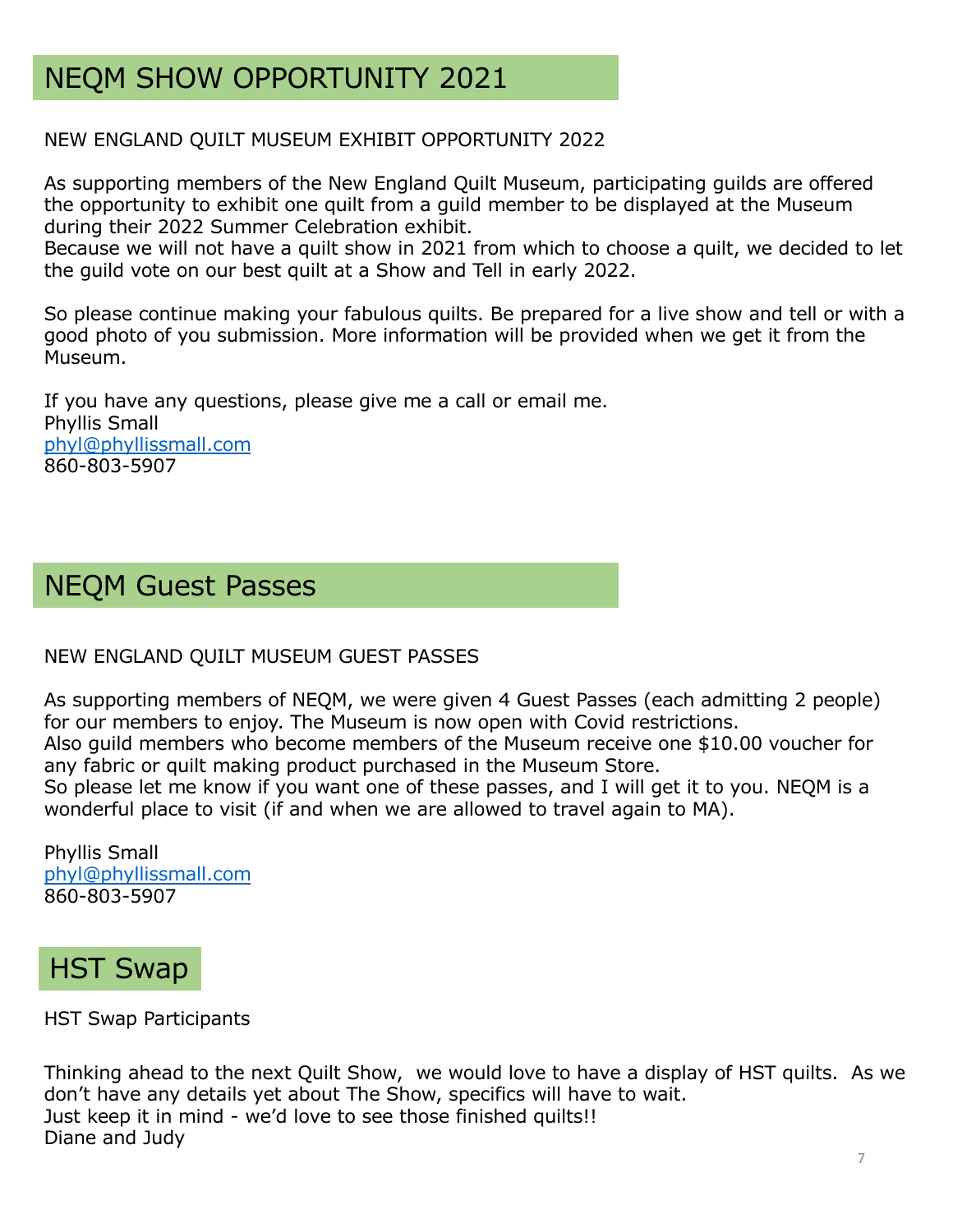# Advertisements

If you would like to advertise a service or are looking to sell or buy something related to quilting/sewing, advertise it here. Your advertisement will be in the Newsletter for six months; after which it will be removed.

### **Please consider sharing your stash with new quilters!**

Middle School & Library Looking for Quilting Fabrics

If you have any quilting fabrics you would like to part with, both Henry James Middle School and the Simsbury Library can use them. They both teach quilting classes to students. Please bring them to any guild meeting and Lisa Salvatore will make sure they end up in appreciative hands. Thanks so much!!

Lisa Salvatore [Lisa.B.Salvatore@gmail.com](mailto:Lisa.B.Salvatore@gmail.com)

### **Quilt Frames for sale.**

Large Hand Quilting Frame 80" long, very sturdy, picture of base - doesn't show long pieces. For sale for \$300.

Oval Hand Quilting Frame on Stand \$15 Norma Hartley 860-674-0381 Large

### **For Sale: Grace EZ3 FABRI-FAST Quilting Frame**

Contact Fran Kehoe [gandfkehoe@gmail.com](mailto:gandfkehoe@gmail.com) 860-658-9908. 2/22

**I have the complete Elm Creek Quilts Novel set** by Jennifer Chiaverini. I'm finishing the last two and would love to pass the set along to another reader – or group of readers! Just email me if you are interested. These ae part of the Marlene legacy. weavewoman@comcast.net 2/22

**I also still have lots of quilt books**, magazines and patterns that need to find a new home. They are currently in a bookshelf in our garage and it won't be too long before the car will need that spot! I will bring a few to each Guild meeting but can only carry so much. I'd love to have you come browse and take lots home. Ann has already pulled several for the Guild library but there are some great things still available including lots of patterns. Just email me to set up a time to come find some great winter projects. weavewoman@comcast.net. 2/22

### **Fabric & Everything Tag Sale!**

I've worked in the theater designing and making costumes for 40 years and I've retired. My tag sale includes trim, lace, buttons, patterns, elastic…you name it. Plus a few sewing machines. Sept 24, 25 & 26 9:00-3:00 Rain dates – Oct 17, 18 & 19 2 Pleasant Court, Windsor, CT 12/21

### **Granbees Quilt Guild Looking for Members**

ARE YOU A QUILTER? If you don't like to drive at night, but want to belong to a quilt group come to THE GRANBEES. We meet at the EAST GRANBY Recreational Center near East Granby Center. The 3rd Tuesday of the month at 10:00AM. We plan to continue to meet during the summer. ALL ARE WELCOME.

Contact Diane Calkin if you have questions.



**8**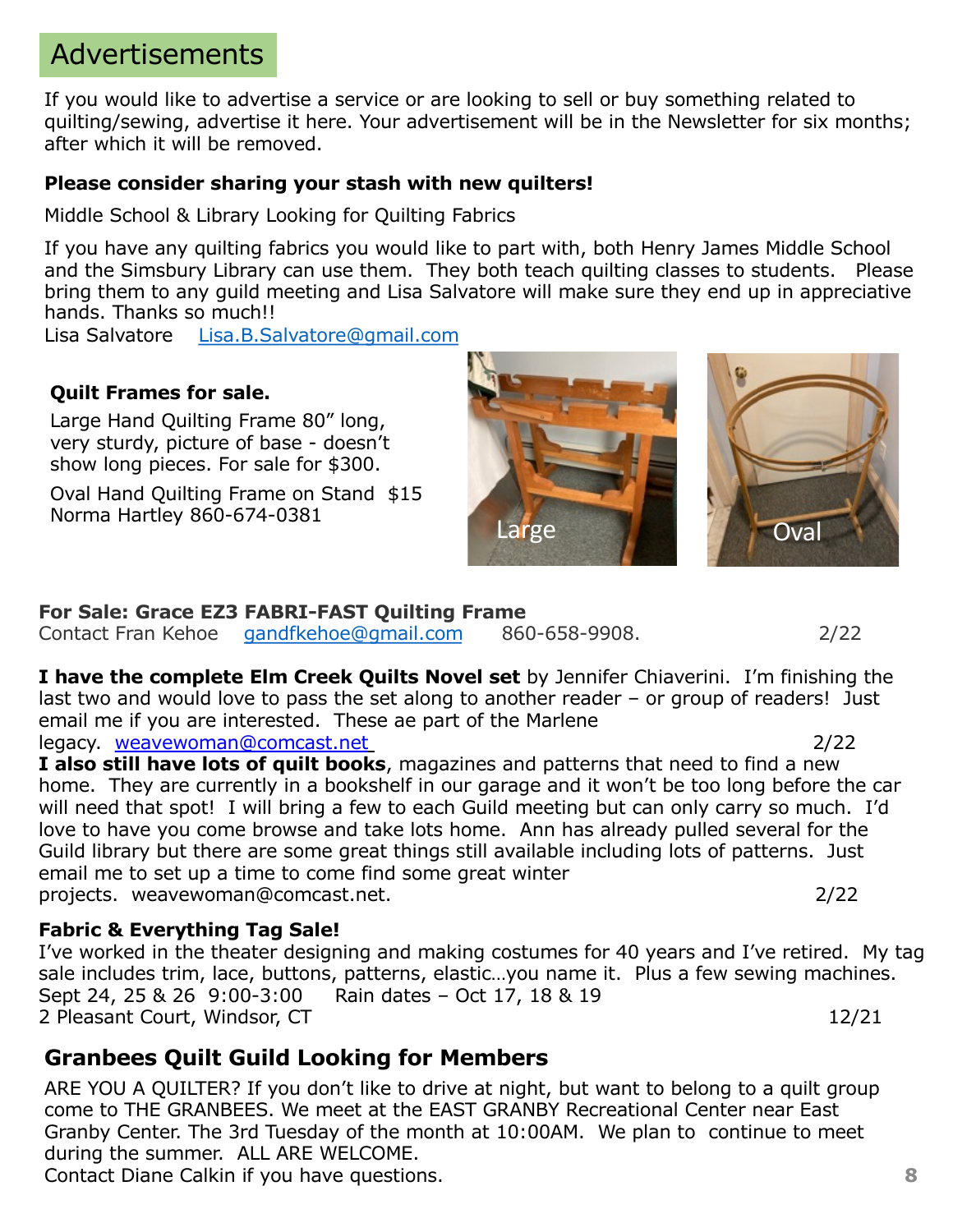### **Please be sure to check for cancellations**

#### **HEARTHSIDE QUILTERS AUCTION**

SATURDAY SEPTEMBER 18, 2021 12:30-4PM Doors open at noon BANTAM BOROUGH HALL 890 BANTAM ROAD. BANTAM, CT MASKS MUST BE WORN INSIDE PER POLICY TEA CUP AUCTION 12-2:00 LIVE AUCTION BEGINS AT 1:30 SILENT AUCTION CLOSES TOWARD THE END OF THE LIVE AUCTION AND WILL BE ANNOUNCED MYSTERY BAGS FABRIC BUNDLES, FALL BASKETS, CHRISTMAS BASKETS, MORE BASKETS FOR EVERY OCCASION, STORAGE ITEMS, SCRAPS, PATTERNS, CROCHET AND KNITTING SUPPLIES, LARGE IRON PRESS, CROSS STITCH AND MORE FABRIC AND MORE SEWING NOTIONS! *CHECK OUT OUR FACEBOOK PAGE FOR PREVIEWS OF ITEMS*

**Creative Arts at The Big E September 17-October 3, 2021** 1305 Memorial Ave. West Springfield MA 01089 **[https://www.thebige.com/p/competitions/creative-art](https://sewmanyshows.us19.list-manage.com/track/click?u=45e35880b67872826e6bfbfc2&id=db90440a7c&e=781fb09e8a)s**

**Belknap Mill Quilter's 44th Annual Quilt Show "Harvest of Quilts" and "Mysterious Quilt Journey" September 25-26, 2021** Laconia, NH **[https://www.bmqg.org](https://sewmanyshows.us19.list-manage.com/track/click?u=45e35880b67872826e6bfbfc2&id=7b236d844b&e=781fb09e8a)/**

**Merrimack Valley Quilters Guild Ruby Celebration October 1-2, 2021** Hope Community Church. 11 Hale Street Newburyport MA **[https://mvquilters.org](https://sewmanyshows.us19.list-manage.com/track/click?u=45e35880b67872826e6bfbfc2&id=a997b3bfa9&e=781fb09e8a)/**

**AQS Quilt Parade – Online September 21 - October 8 [https://www.aqsblog.com/quilt-parad](https://www.aqsblog.com/quilt-parade)e**

We are throwing a free virtual Show & Tell celebrating quilters around the globe. We invite you to share your quilts made during the pandemic. This includes anything completed after January 1, 2020.

**South County Museum 35th Annual Folk Art Quilt Show September 24-26, 2021** 115 Strathmore Street Narragansett RI 02882 **[https://southcountymuseum.org](https://sewmanyshows.us19.list-manage.com/track/click?u=45e35880b67872826e6bfbfc2&id=19d4eba08b&e=781fb09e8a)/**

**(re)location - Exhibit Through Oct. 3, 2021** The Bristol Art Museum 10 Wardwell Street Bristol, RI 02809 **[https://www.bristolartmuseum.org](https://sewmanyshows.us19.list-manage.com/track/click?u=45e35880b67872826e6bfbfc2&id=b84f0d285f&e=781fb09e8a)/**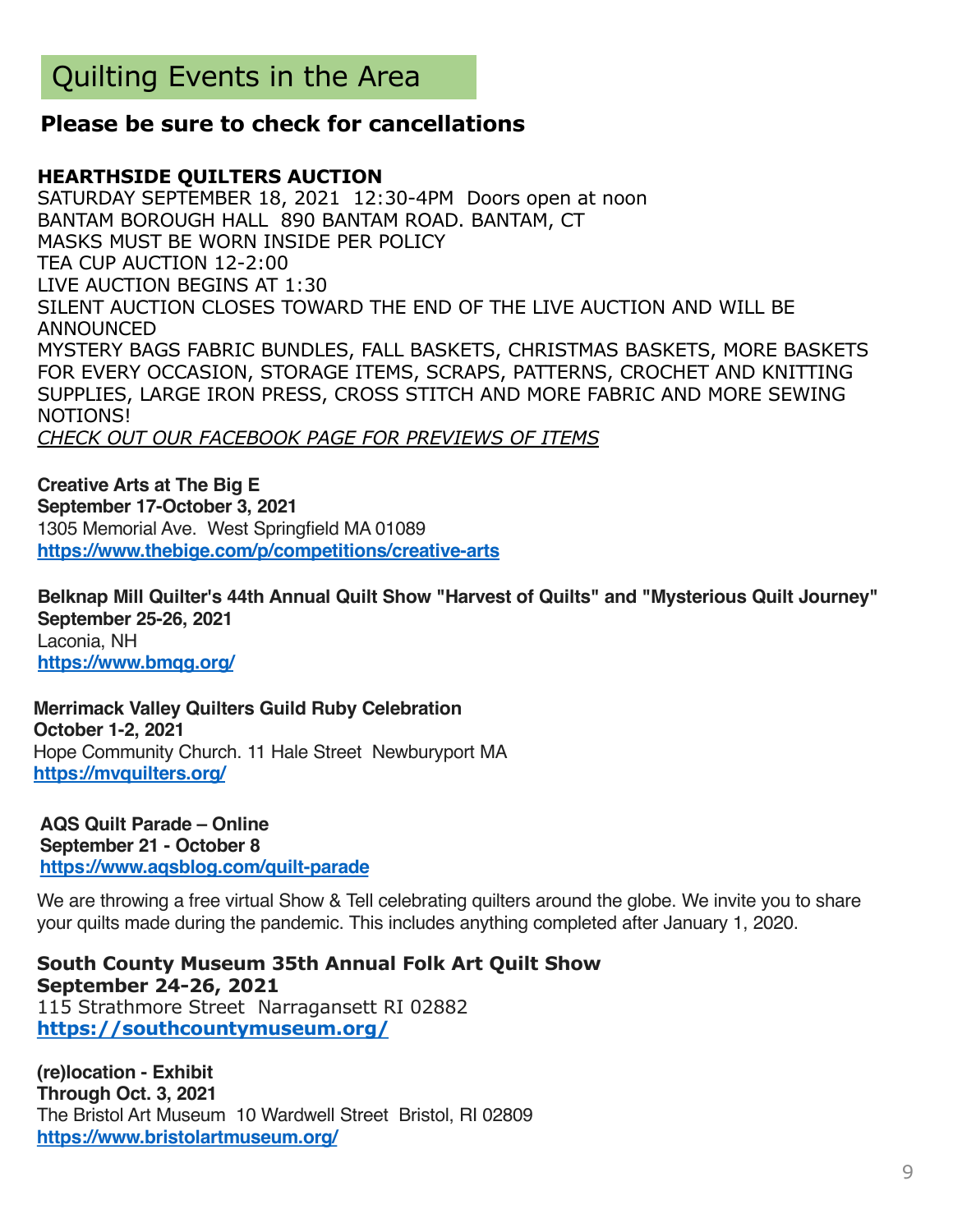# Quilting Events in the Area. Cont'd

### **Please be sure to check for cancellations**

**Ninigret Quilters Ruby Jubilee Quilt Show October 15-17, 2021** Westerly Armory 41 Railroad Avenue Westerly, RI 02891 **[https://ninigretquilters.blogspot.com](https://sewmanyshows.us19.list-manage.com/track/click?u=45e35880b67872826e6bfbfc2&id=a86d92b0fd&e=781fb09e8a)/**

**BUCC Quilt Show & Sale with Sewing Tag Sale Oct 22-24, 2021** Belchertown United Church of Christ 18 Park St Belchertown MA 01007 **[https://buccquiltshowandsale.weebly.com](https://sewmanyshows.us19.list-manage.com/track/click?u=45e35880b67872826e6bfbfc2&id=b83fd5b50f&e=781fb09e8a)/**

#### **The Soo Nipi Quilters Guild presents "Together Again, with Quilts" September 11-October 13, 2021** Library Arts Center 58 N. Main St. Newport NH 03773 **[https://libraryartscenter.org/](https://sewmanyshows.us19.list-manage.com/track/click?u=45e35880b67872826e6bfbfc2&id=649df0d783&e=781fb09e8a)**

**Cocheco Quilt Guild Show October 16-17, 2021** 150 Wakefield Street Rochester NH 03867 **[http://www.cochecoquilters.com/index.htm](https://sewmanyshows.us19.list-manage.com/track/click?u=45e35880b67872826e6bfbfc2&id=8104fe672d&e=781fb09e8a)l**

### **25th Annual Quilt & Needle Arts Show Oct. 9 - 10, 2021**

499 Town St. East Haddam CT 06423 **[http://firstchurcheh.org/](https://sewmanyshows.us19.list-manage.com/track/click?u=45e35880b67872826e6bfbfc2&id=accf4264fa&e=781fb09e8a)**

**Quilting in the Land of Milk and Honey Quilt Show Oct. 9 – 10, 2021** Middlebury Recreation Center 154 Creek Rd Middlebury VT 05753 **[http://www.milkandhoneyquilters.com](https://sewmanyshows.us19.list-manage.com/track/click?u=45e35880b67872826e6bfbfc2&id=e5574b3904&e=781fb09e8a)/**

### **Contemporary Quilts**

October 25-December 23, 2021 Menino Art Center 26 Central Ave Hyde Park MA 02136 **[http://www.hpaa-mac.org](https://sewmanyshows.us19.list-manage.com/track/click?u=45e35880b67872826e6bfbfc2&id=37763ad6ad&e=781fb09e8a)/**

#### **Quilters' Connection 3rd Bi-Annual Auction December 2, 2021**

St. James Armenian Church Keljik Hall 465 Mt. Auburn Street Watertown MA 02472 **[https://quiltersconnection.org](https://sewmanyshows.us19.list-manage.com/track/click?u=45e35880b67872826e6bfbfc2&id=49700ca1dd&e=781fb09e8a)/**